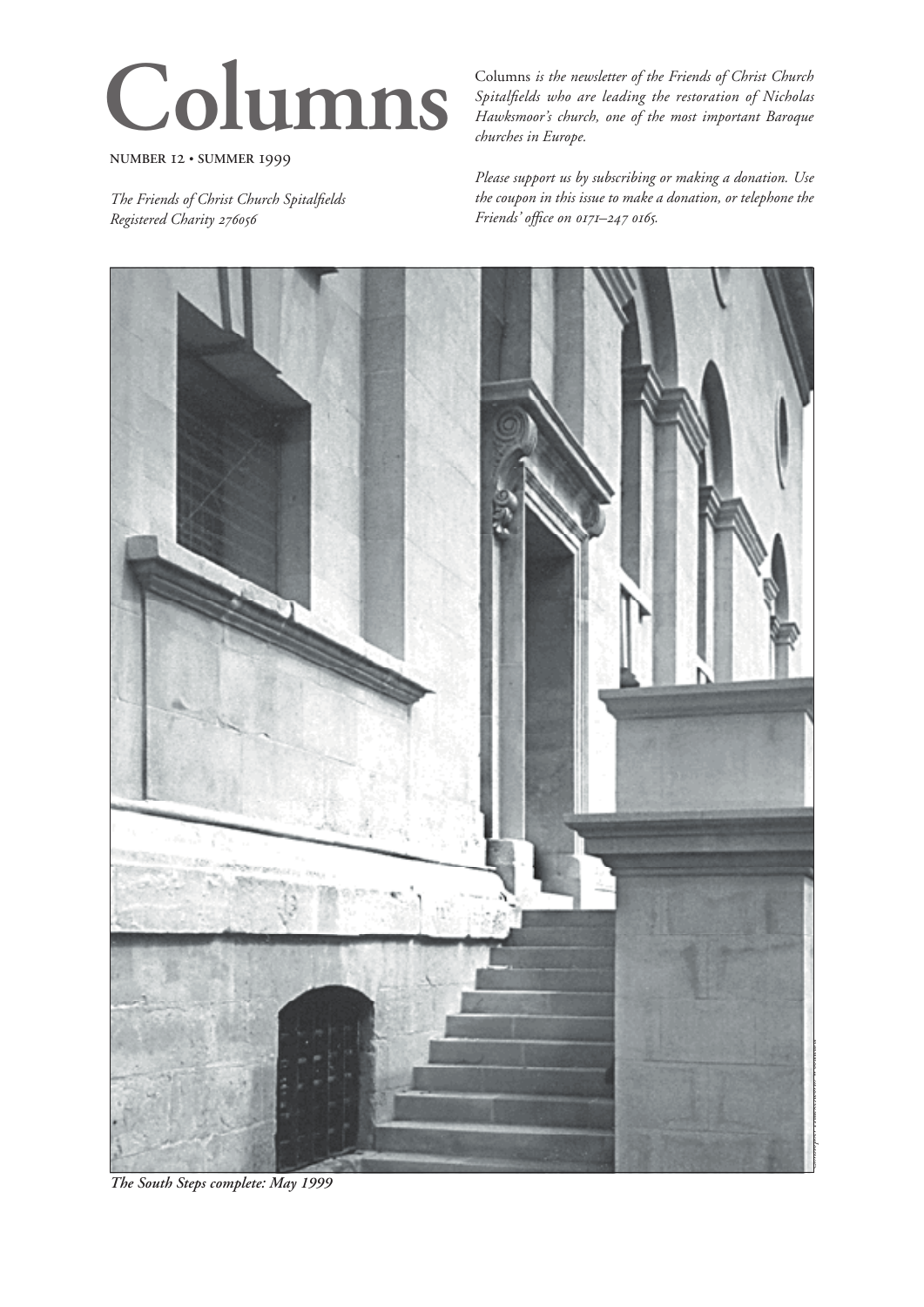## **Second phase of restoration completed**

The Friends of Christ Church Spitalfields have now completed Phase 2 of the restoration: the rebuilding of the south steps; the cleaning and restoration of the south façade and of the gate piers and gates to the yard at the East End of the church. The project, with architects Whitfield Partners, main contractor Harry Neal (City) Ltd was completed very close to the budget of  $£660,000.$ 

On II May the Archdeacon of Hackney, Clive Young, opened the steps at a public press launch which was well attended by both national and local press.

The Friends are very grateful to their major funders, the Heritage Lottery Fund, English Heritage, the Monument Trust, Spitalfields Market Community Trust and the London Borough of Tower Hamlets as well as for the significant donations from ING Barings, Spitalfields Development Group, the Stuart Heath Charitable Trust, Lloyd's Charities Trust, Guardian Royal Exchange, Schroders, Cazenove & Co and the many individual supporters who have enabled this. As most large grants from public sources now have to be 'match funded' by a proportion of private funds, these latter smaller private donations are vital.

Our architects, Whitfield Partners, are now working enthusiastically on the designs for Phase

: the main restoration of the interior of the building. This will start in July immediately after the end of the summer music festival. This initial package of works, to be carried out over this summer and autumn, will be followed, during the year 2000, with a schedule that will include the reinstatement of the main church floor.

 One of the first things to be done is to make ready the vaulted chamber in the middle of the crypt directly under the nave of the church. This will provide a temporary chapel to be used during the closure of the main church in 2000 and afterwards will serve as the parish's meeting room. The chapel in the crypt will be reached from a new entrance in the South West corner of the church, similar to that which has long existed in the North West corner and acts as the entrance to the Spitalfields Crypt Trust Project.

This year's work also includes building the first part of the reinstated gallery structures. This is the beginning of the reinstatement of the whole of Hawksmoor's galleries and involves erecting the main timbers and the gallery floors. The panelled fronts, which will go on later, are hung from these main timber structures. The reinstatement of the gallery structures at this stage is useful as it provides a temporary storage space for artefacts presently in the sanctuary, which needs to be cleared to enable the floor to be completed.

The programming of the work ensures that



*Guests at the opening admire the Steps and cleaned south façade*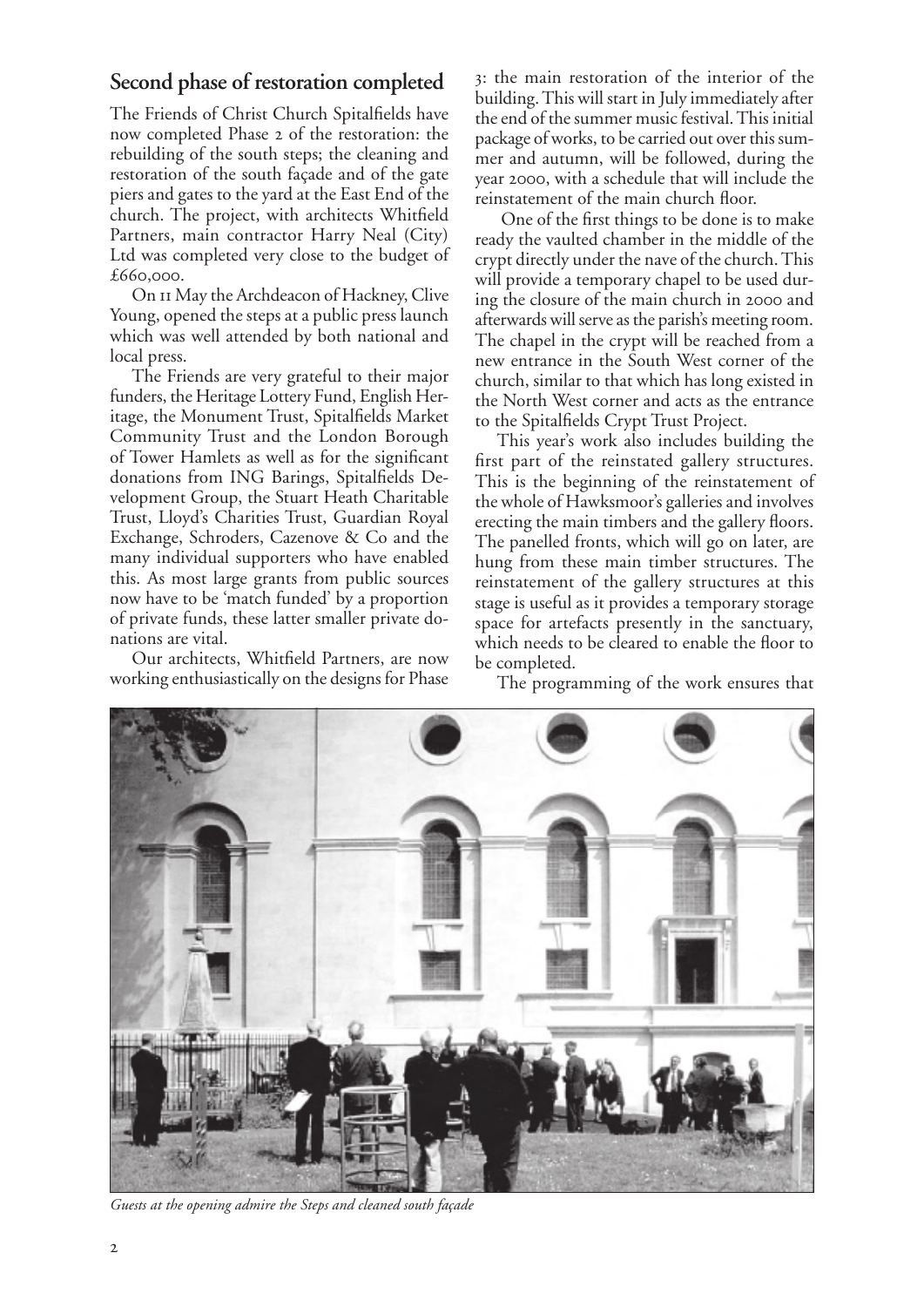

*The Rector, the Reverend Paul Bowtell, and the Chairman of the Friends, Eric C. Elstob*

Christmas will take place in the church itself. At the end of 1999 the parish will move down to its temporary home in the crypt chapel and the restoration work will move to the next major stage: the installation of the floor, underfloor heating and galleries.

The estimated cost of finishing the restoration is £2.5 million of which  $\pounds$  million has already been pledged in grants from major funders. As always, raising matching funding for the major grants is one of our most challenging tasks. This is often gathered in relatively small amounts from individuals.

We therefore repeat our appeal here! If you are able to donate, please consider covenanting the Friends of Christ Church Spitalfields or making Gift Aid donations. This way we can claim back tax as well.

For more details of how to do this and the benefits of the different types of subscription please contact the Campaign Director, Carolyn Fuest, at the Friends' Office:  $0171-247$   $0165$ .



*The Archdeacon of Hackney, the Venerable Clive Young who cut the ribbon to open the Steps*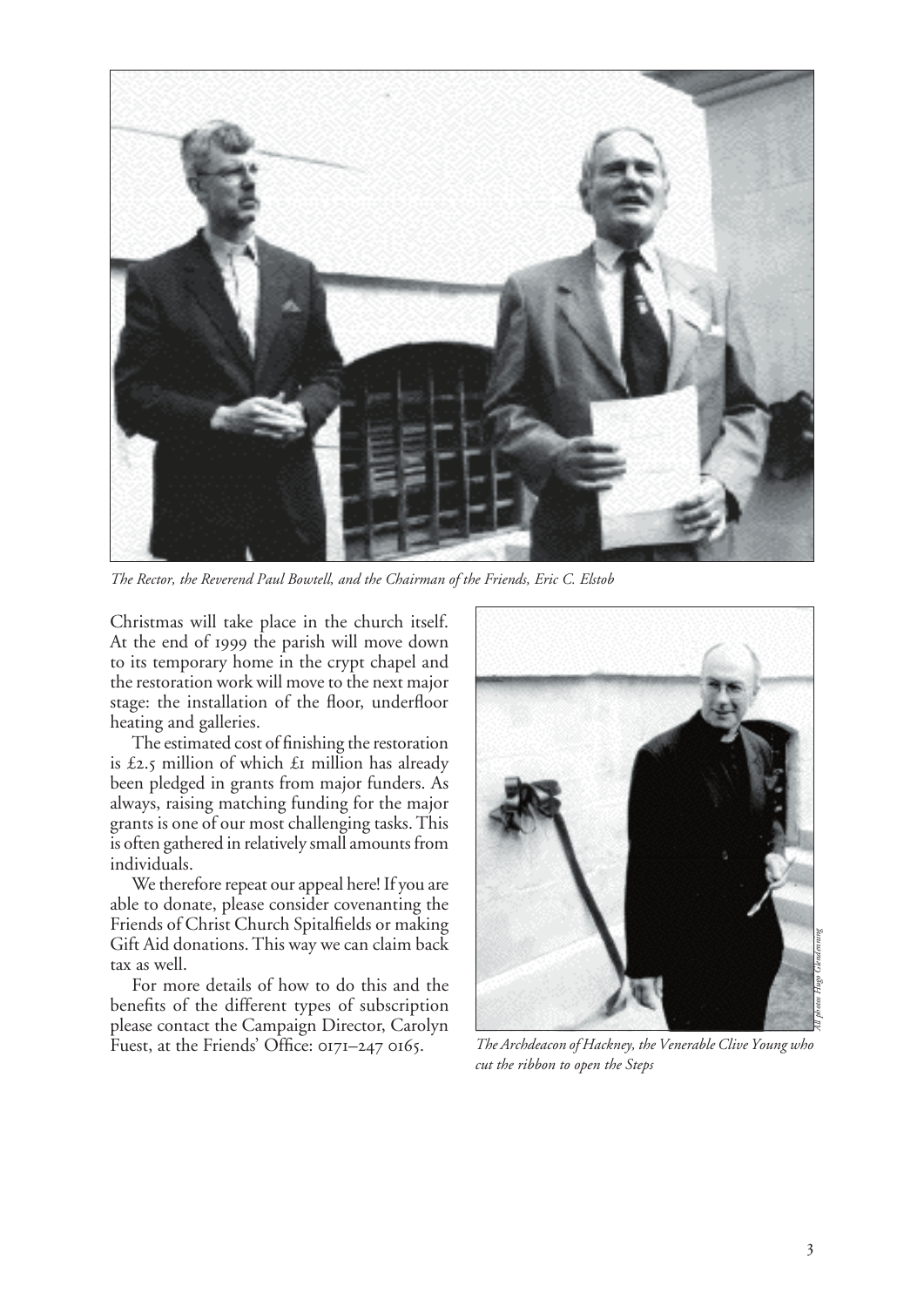# **Recent Gifts**

The Friends are grateful to the many individuals and organisations who are giving with such generosity to the Restoration Appeal. We value donations large and small.

The following have all made single donations since the last issue of *Columns*. Others have given but prefer to remain anonymous. We would like to thank them all for their support.

If you would like a covenant form or would like to discuss giving to Christ Church, please telephone the Friends' office:  $017I-247$   $0165$ .

**Grant of £,** London Borough of Tower Hamlets

Sponsorship of the Friends' Benefit Concert on 25 June INVESCO Asset Management

**Donation of £,** ING Barings

Donations of £4000 or more The Goldsmith's Company Spitalfields Development Group

*continued on next page*

Your gift will help the Friends unlock grant aid. For every £10 you contribute to the Friends appeal we can draw down  $\pounds$ 30 in grants from the Heritage Lottery Fund and English Heritage. Their generous grants must be topped up by gifts from our Supporters – people like you.

❑ I enclose my cheque for £..........towards the restoration of Christ Church Spitalfields

❑ I enclose my cheque for £.........towards the Donald Findlay fund, for the restoration of the Richard Bridge organ

❑ Please send me...........leaflets about the restoration

### **Banker's Order**

Re my account No ........................................................

Please pay to the Royal Bank of Scotland plc of 67 Lombard Street EC3P 3DL, Sort Code 15-10-00 for the credit of the Friends of Christ Church Spitalfields Account No. the sum of £ ............................(insert amount) on .................................................................................. and each anniversary thereof until cancelled by me. This donation is in addition to\*/replaces\* previous standing orders, if any, in favour of the Charity. ........................................................................ Signature

| * delete as applicable |  |
|------------------------|--|

of Christ Church Spitalfields to give to friends and colleagues.

❑ Please send me...........Gift Aid forms

❑ I have completed the Banker's Order form and Deed of Covenant below

If you are a tax payer you can increase the value of your gift further still, and offset it against your

#### **Deed of Covenant**

To: The Friends of Christ Church Spitalfields. I promise to pay you each year during my lifetime starting today, such a sum as after deduction of Income Tax at the basic rate amounts to £...................... (insert amount) per annum provided that I may revoke in writing this deed of covenant at any time after the expiry of four years from today. *Signed and delivered by* ....................................................................................... Date ............................................................................... Name ............................................................................. Address ........................................................................... ................................................ Postcode ........................

| Signed in the presence of |  |
|---------------------------|--|
|                           |  |
|                           |  |
|                           |  |
|                           |  |

**Thank you. Please return the completed page to: FOCCS, FREEPOST, London**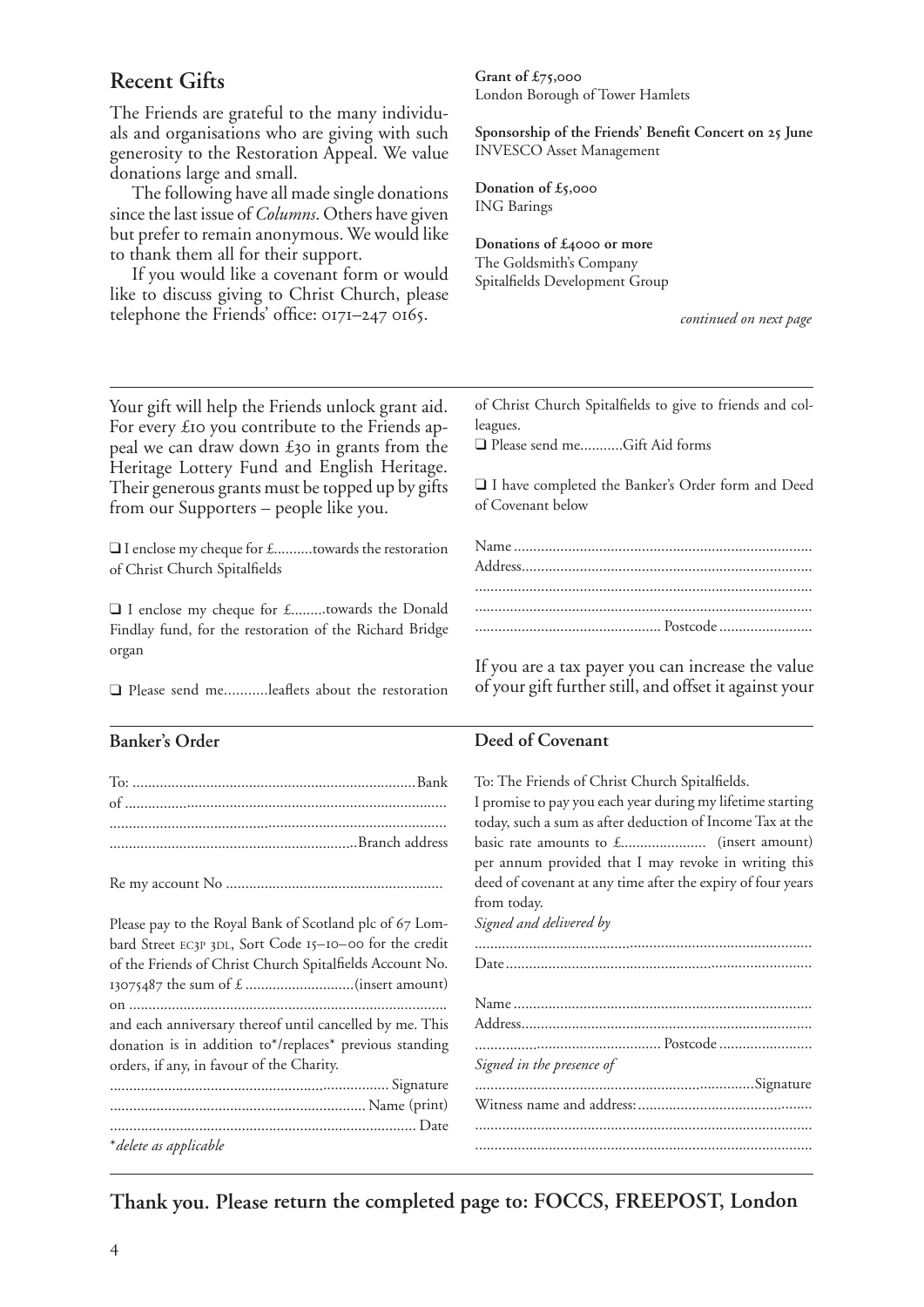**Donation of £,** Lloyd's Charities Trust on behalf of Lloyd's Insurance Market

Donations of £**1000** or more Schroders Stuart Heath Charitable Trust ABN AMRO

#### Donations of £500 or more Allen & Overy Cazenove & Co Guardian Royal Exchange Charitable Trust MacCormac Jamieson Prichard The Bulldog Trust

Donations of £200 or more Chapman Taylor Partners McCorquodale Trust

Donations of £<sup>100</sup> or more Barclays Bank plc Charles J Downie Inscape Fine Art Tours Mr R Pryor W & E Harris Charitable Trust Mrs Karen Cross The Sainer Charity

#### Donations of £50 or more

Ann Carey Chris Wilkinson Architects D.P. Development Eleanor Michell Hosker Moore & Kent I Hossack Jeffery Townsend Associates Kim Steele Michael Manser Mr AKF Butterfield Mr R Cunningham Mr&Mrs AP Smith Oliver Noble Associates Plowman Short Architects R A Furniss S P Datta Stelios Voutsadakis Stephen C Harris Terry Farrell

## **Richard Bridge Organ Appeal**

**Donation of £** South Square Trust

Donations of £50 or more Dr C W A Murray Mr & Mrs R Jeffery

# **Friends letterbox**

Among the various major works at Christ Church the Friends are constantly doing small jobs which help the church and its users. A family joke has been the letterbox, commissioned in 1993, and now finally installed as part of the restoration of the railings in Fournier Street between the Rectory and the church. The letterbox was badly needed. Indeed over the years letters have been mislaid or lost when they were delivered to the church hall; and if some Friends find that any of their cheques have not been cashed, this is the explanation. When the then Treasurer, Eric Elstob, held his fiftieth birthday party in Christ Church, with a concert of some of his favourite music, his present from his friends was the money to provide the letterbox, hence the date on it. So the problem of lost mail should cease. The Post Office have suggested that we change our address to:

The Friends Of Christ Church Spitalfields, The Old Vestry Room, Christ Church, Fournier Street, London EI 6QE.

# **In brief**

**The clock:** Residents and visitors to Spitalfields will be pleased to know that with the aid of a grant from Tower Hamlets and donations from ABN AMRO, the Spitalfields Development Group and other local businesses, the workings of the church clock are being dismantled and overhauled by clockmakers Gillett & Johnston.

**Grade** 1 **listing:** There has been a recent 'Clarification and Amendment to the List of Buildings of Special Architectural or Historic Interest' within Tower Hamlets: Christ Church has been re-graded from an ecclesiastical listing grade A to Grade I in the statutory list.

# **Last bus tour this century**

There are some places still available for the last bus tour in 1999 of the six London Hawksmoor churches on Saturday September 25. The guide for this tour will be the historian and broadcaster Dan Cruikshank. To book a seat, send a stamped addressed envelope together with a cheque payable to 'The Friends of Christ Church Spitalfields' for  $\pounds$ 37.50 per place, the special price for paid up Supporters.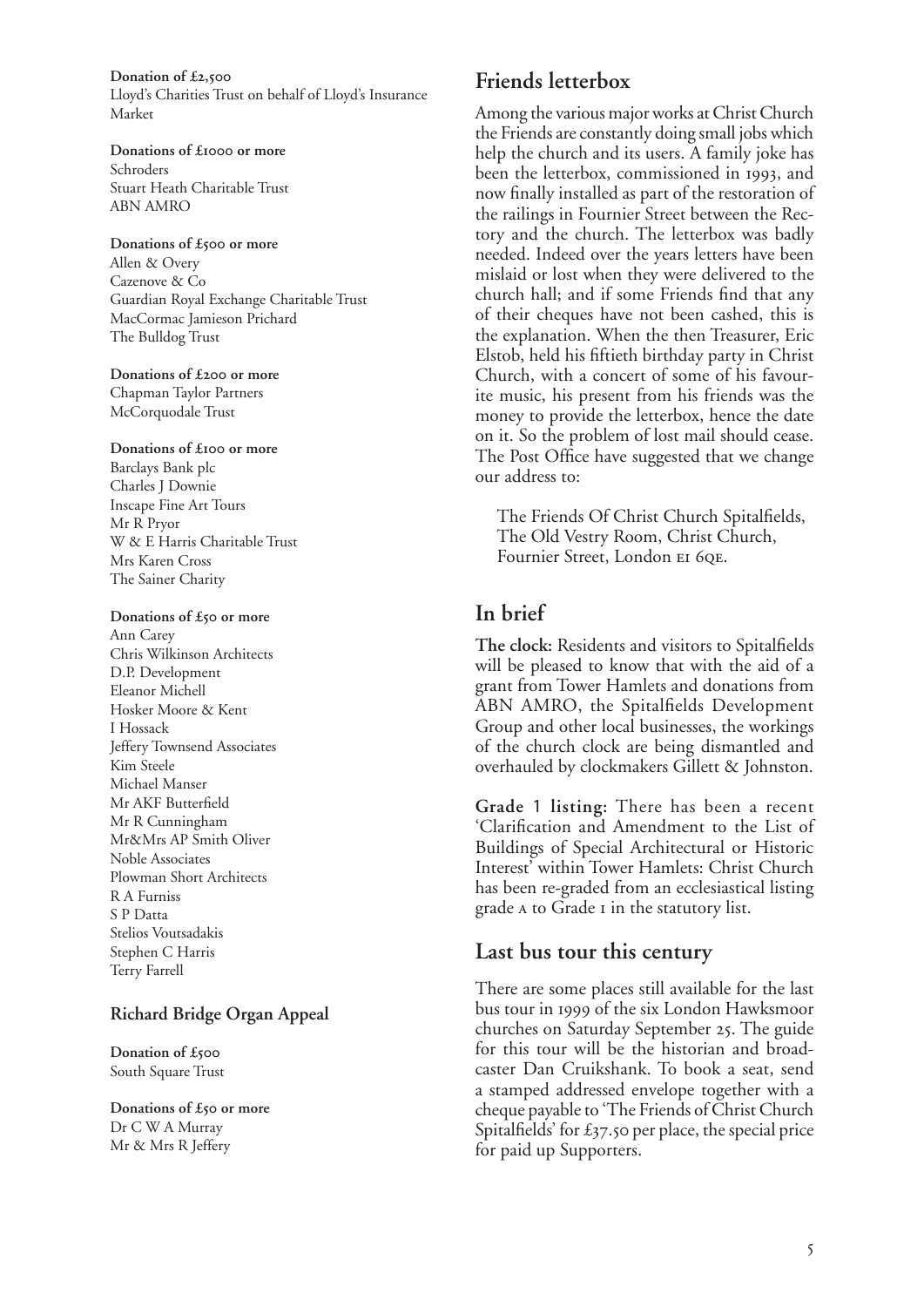## **Spitalfields: a recollection**

*Fay Cattini lives in Spitalfields with her husband Jim. She has a long association with the many different aspects of Christ Church and was churchwarden from 1994 – 97. Fay currently works for the Festival. She is also a dedicated supporter of the Friends and gives very generously of her time and knowledge to help the Restoration.*

My family were Anglo-Indians who came to England after Independence and after a couple of short stays in Rest Centres, were rehoused in Spitalfields. It was about 1950, the year my youngest (of 7 children) brother was born. We were lucky, it was a fairly new Council flat and it had a bathroom.

The first thing we noticed was how densely populated it was. Little streets and even tinier side alleys – tiny houses, little one-room tenement blocks and huge tenement blocks, some with wonderfully grand names like 'Charlotte de Rothschild Dwellings'. Rationing was still in force, and there were little shops *everywhere*. Restaurants in Spitalfields were unheard of (except for the fish and chip shop). Most streets were cobbled and the lamplighter still came round to light the street lights. It always seemed to be grey, I suppose because we all had coal fires. There were no gardens but yards. We played in the streets because no one had cars. Also people lived 'over the shop'. At one end of Commercial Street was a police station with accommodation for unmarried policemen and at the other end was a police station with accommodation for married men. The doctor lived over the surgery, shopkeepers lived above the shop, the Market Superintendent lived in the Market and of course brewery staff lived in the brewery houses in Brick Lane and Wilkes Street. Who owned the 'old' houses, I don't know (rumour had it that it was a 'Rachman' type landlord). Most of them were shops, workshops or multiple occupancy.

A big attraction for children in Spitalfields then were the huge bomb sites. Guy Fawkes night was wonderful as there were huge bonfires built on them. The smoke lingered for days afterwards. I remember Spitalfields being grimy but I don't remember any rubbish lying about. Probably because most things were bought fresh and there wasn't so much packaging as there is now and of course McDonalds hadn't yet arrived!

The Brewery was the biggest work place in Spitalfields, although there were other places like cigarette and tea factories. I remember the women coming out of the Brewery wearing their clogs and funny nets over their heads, and the

lovely big dray horses lined up in Wilkes Street. The coopers were still there and apprentice coopers had to go through a strange initiation ceremony when they were put in a barrel and horrible things poured over them.

Because everything we needed was in Spitalfields, we rarely ventured outside, and then only if it was within walking distance.

When we came to live in Spitalfields, Christ Church was still in use as the parish church but I really can't remember much about it except it was *big* and there was a pulpit with a sounding board and you had to look up at it. Then suddenly one week we were in the church and the next we were out and the church locked (so it seemed to me).

The church hall, 22A Hanbury Street, was used for everything - church, Christmas Bazaars (which began on Friday evening and then all day Saturday), clubs, Sunday School, the lot. I was very fond of 22A, it was a cosy place!

Spitalfields was then predominantly a Jewish area with a synagogue in almost every street. I loved school as a child because we had all the Christian holidays as well as all the Jewish ones and of course in winter on Fridays school finished early. By that time though all my friends were second or even third generation and very anglicised. School dinners were 'kosher' in that custard was made without milk, so that meat and milk were not eaten in the same meal. We were surrounded by Jewish and Christian philanthropy. The Brady Settlement, Ida Samuel Treatment Centre, Mildmay Mission Hospital, the Jewish Kitchen in Brune Street etc.

Spitalfields changed drastically in the mid- 1960s when the government decided that it was time to sweep away the old and bring in the new. There was a massive clearing of small streets, alleyways and tenement blocks and in their place came big estates with massive blocks of flats (all with bathrooms). There was then no private housing in Spitalfields so if a couple got married and wanted to buy their own house, they had to move away and there was no Council 'Sons and Daughters Scheme' either so again people did not stay. Instead they were rehoused in Dagenham, Basildon or Harlow New Town. The 1960s also saw the end of grammar schools, George Green, Parmiters, Davenant, Central Foundation schools for girls and boys and Raines. The grammar schools were an important ladder up and out for east end children.

In 1966 the church roof was repaired and so the church was made safe. The Crypt was made into a home for ex-alcoholics and I went to the opening ceremony attended by Princess Alex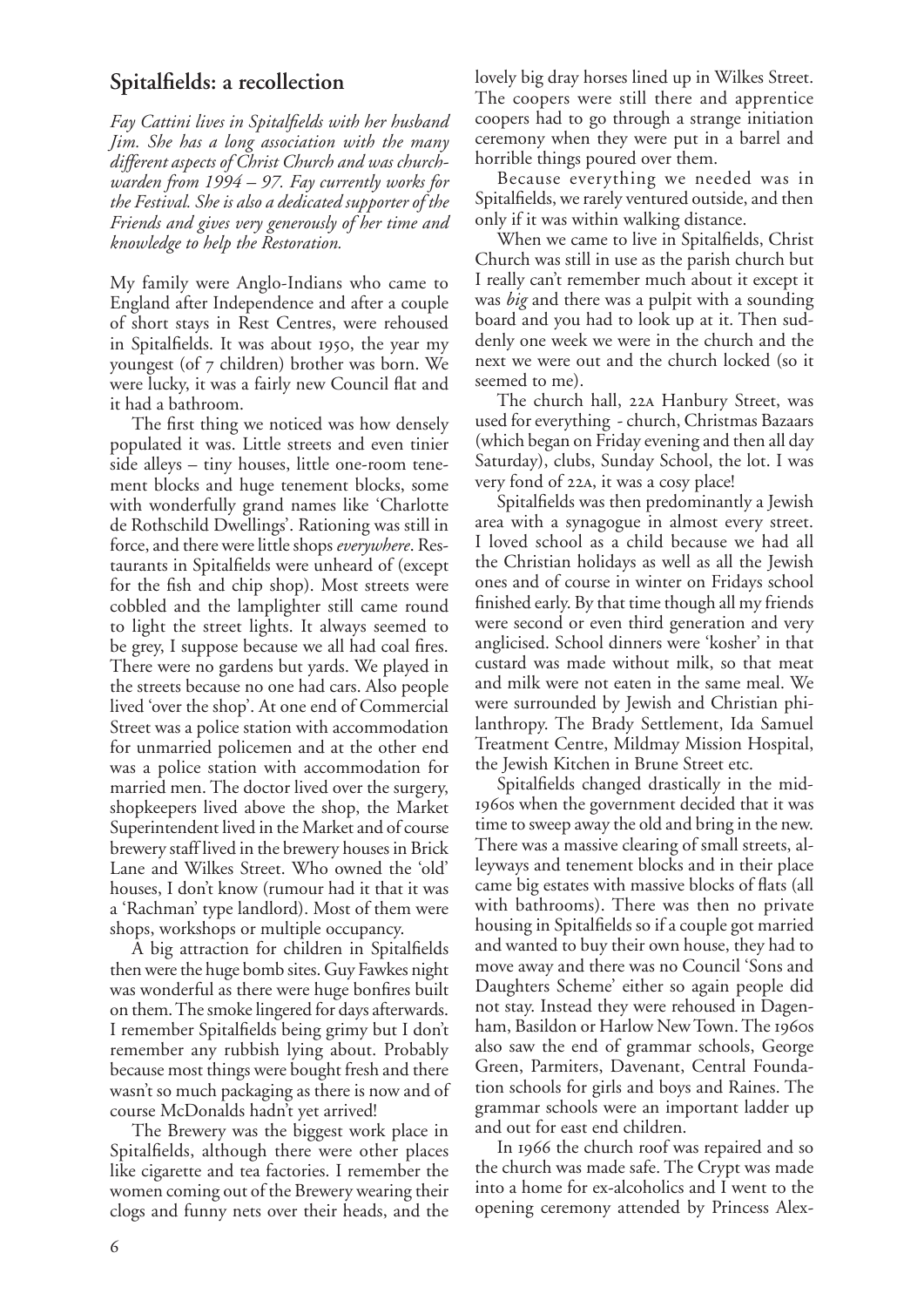andra. The crypt then was just a bare space, not the elaborate place it is now. When Eddy Stride arrived his brief was parish work. No one was really interested in the restoration of the church as it had been but how it could be repaired for use now. I remember visiting other churches to see how they had adapted their churches to serve the parish for worship and other uses. The maisonettes were built at the back of church for staff and an adventure playground in the church gardens. It was only later when the Friends were formed that it was seen that the church could be restored as both a parish church and a beautiful place, and there aren't many beautiful places left in Spitalfields.

Spitalfields Market expanded and took over most of Spital Square and Folgate Street. The houses were demolished to make way for a lorry park. Trumans also began to expand. All the houses in Brick Lane, Hanbury Street, Wilkes Street and Grey Eagle Street were demolished and in their place huge brick buildings were built. In the mid-60s there was a fire which totally destroyed the Bishopsgate Goodsyard from Shoreditch High Street to Vallance Road. It remained a derelict eyesore for many years.

In the late 1960s and early 1970s, there was a growing awareness from outside that there was too much destruction in Spitalfields and what little that was left (including the church) had to be protected. I remember Sir John Betjeman visiting the Rectory. After he had gone, the Rector's wife found an old hat on the bannisters and put it in the basement with the jumble. A little while later there was a knock on the door and it was Sir John asking for his hat back.

I bought a book by Wesker and Allin called *Say goodbye: you may never see them again*. It was Council policy to designate the part of Brick Lane beyond Quaker Street as 'industrial' and so it was left to become run down and whole streets like the weavers' houses in Sclater Street were demolished. The last synagogue to be built was in Bethnal Green Road but it was not long after this that the Jews began to move out to more prosperous areas.

In the early 1970s the young people had a sponsored church clean because we wanted to have a concert in the church with a Christian rock band called The Sheep. The church then seemed to be used as a storage place and I remember it was full of mattresses and things. When the bellringers asked if they could sell the old bells and replace them, they collected newspapers to sell and when the paper market prices slumped the piles of newspapers rose in the church. The bellringers were very keen and taught a group of local people. It was great fun but as soon as it got more complicated than Bob Major I was lost!

In the 1970s and 1980s the few remaining old houses were saved – not by local people but by people from outside – new immigrants. We knew the houses were old but these people knew they were 'historic'! and they had something which we didn't have – the knowledge and means to restore them. At the same time too a group was formed to begin to restore Christ Church – again people from outside.

I got married and moved away in 1975 a year before the first music festival. I thought like all those before me that I would never return but I did in 1981. I did attend some concerts during the time I was away – I especially remember Rostropovich. After the concert we all stood on the church steps and clapped him as he left and I got him to sign my programme book.

In 1981 we came back to Spitalfields, my husband said in 5 or 10 years time it would be *the* place to live! It was now Council policy to build houses rather than blocks of flats and our estate was the last built by the old GLC. Apart from the Abbey National estate, there was no private housing. In the 1980s there was little Council housing, all the new housing was Housing Association like Toynbee, Newlon, Springboard and Spitalfields Co-Op and it was all for large families. I was surprised at the changes that had taken place in just six years. There were hardly any Jewish people, except for a few old people, and the number of Bangladeshis has continued to grow and now spread into other areas. As well as the large mosque in Whitechapel, there are several smaller ones and nearly every Council community centre is used by them as a mosque school.

In 1989 the parish decided that instead of endlessly discussing the restoration from the outside, we should move back into the building and so we did. The church hall was turned into a community project. The old Market moved away and the Brewery was sold off and later closed.

The 1990s have been a time of a lot of grants for the church restoration which has gone on at a great pace. For the first time in many years, private housing is beginning to happen in Spitalfields. As well as new housing on the old Market site, there are many brownfield sites being developed.

Do I miss the old days? Of course, but so does everyone, no matter where they come from: it's a sign of getting old.